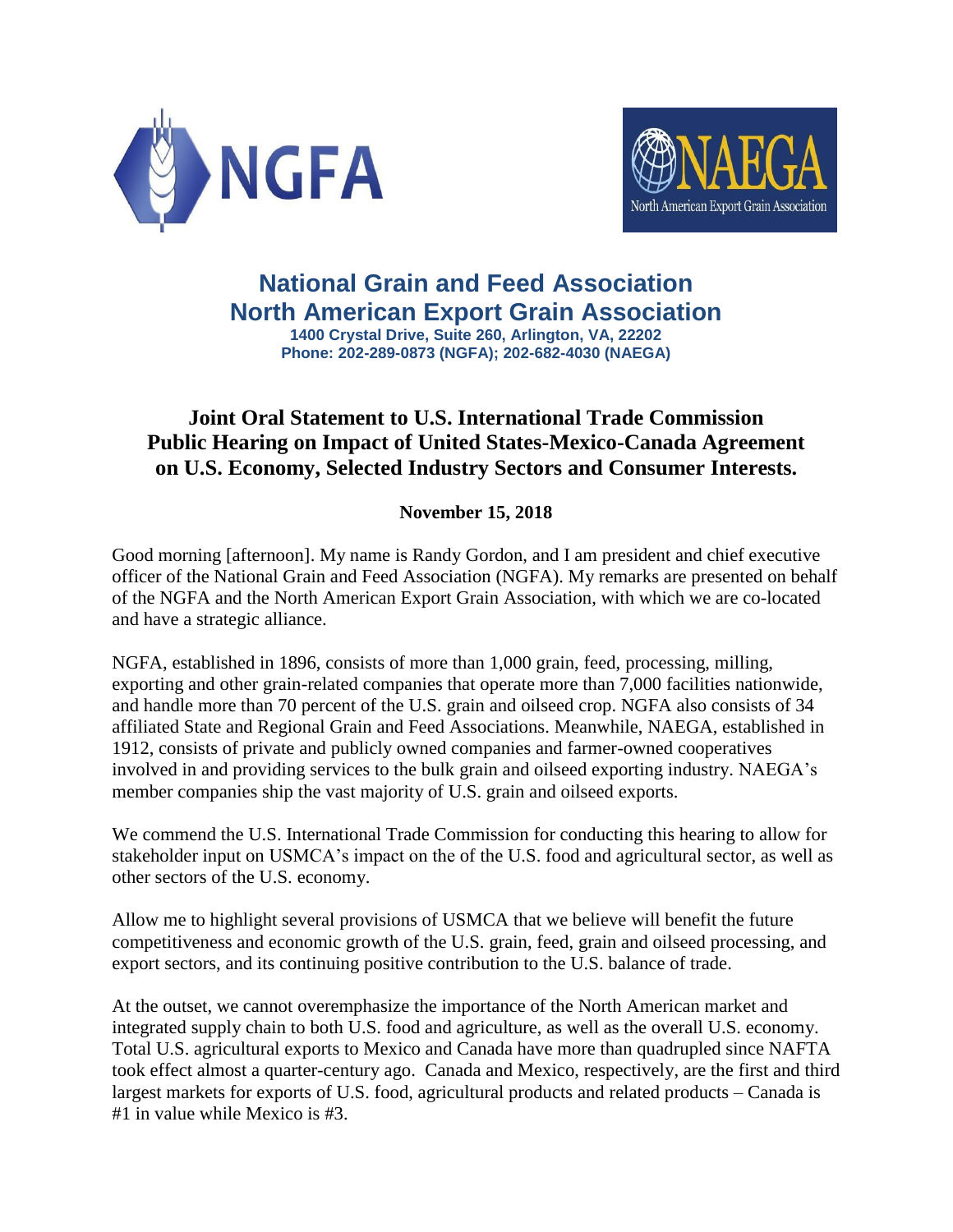But the economic benefits of the market access and tariff and quota eliminations brought about under NAFTA transcend our sector. The U.S. food and agriculture sector supports more than 15 million full-time U.S. jobs, most of those in the non-farm sector. Every \$1 in U.S. ag exports generates another \$1.27 in U.S. economic activity. Further, the U.S. food and agriculture sector represents America's largest manufacturing sector – comprising 12 percent of all U.S. manufacturing jobs.

Given the importance of North American trade to the U.S. economy and job creation, NGFA and NAEGA's principal recommendation to USTR was to preserve and build upon current market access and tariff concessions achieved for U.S. food and agriculture in NAFTA while using this opportunity to modernize the accord – particularly by addressing non-tariff trade barriers – to address the challenges of 21st century global agricultural trade.

Let me briefly highlight several ways we believe USMCA achieved these goals and will further enhance cross-border food and agriculture trade:

- First, USMCA preserves and expands upon current agricultural market access, thereby preserving vibrant trade with the United States' North American partners and fulfilling U.S. food and agriculture's admonition to "Do No Harm" with respect to U.S. market access.
- Second, USMCA maintains the dispute-settlement process for antidumping and countervailing duty cases. The inclusion of this dispute-settlement process in USMCA is a positive development for U.S. food and agriculture, as it has been used successfully by the United States to maintain agricultural market access under NAFTA.
- Third, and most importantly, USMCA makes significant improvements to reduce nontariff trade barriers that can result when export shipments are detained by customs officials at the border, which can result in expensive delays, transportation congestion and demurrage charges, and even rejection of shipments without providing transparent reasons or scientific justification.

To reduce these trade-disruption risks, USMCA would require an importing party that prohibits or restricts the importation of a product because of an adverse result of an import check to provide notification and rationale within five calendar days after the date of such a decision. That is an improvement over what was agreed to under the Trans-Pacific Partnership trade accord from which the United States withdrew. USMCA also establishes dispute-settlement rules to resolve sanitary and phytosanitary disputes in a timely and transparent manner.

Next, USMCA would require the United States, Mexico and Canada to adhere to regulatory and SPS practices that are rooted in science, utilize proper risk-assessments and are implemented using accepted risk-management practices. In addition, by